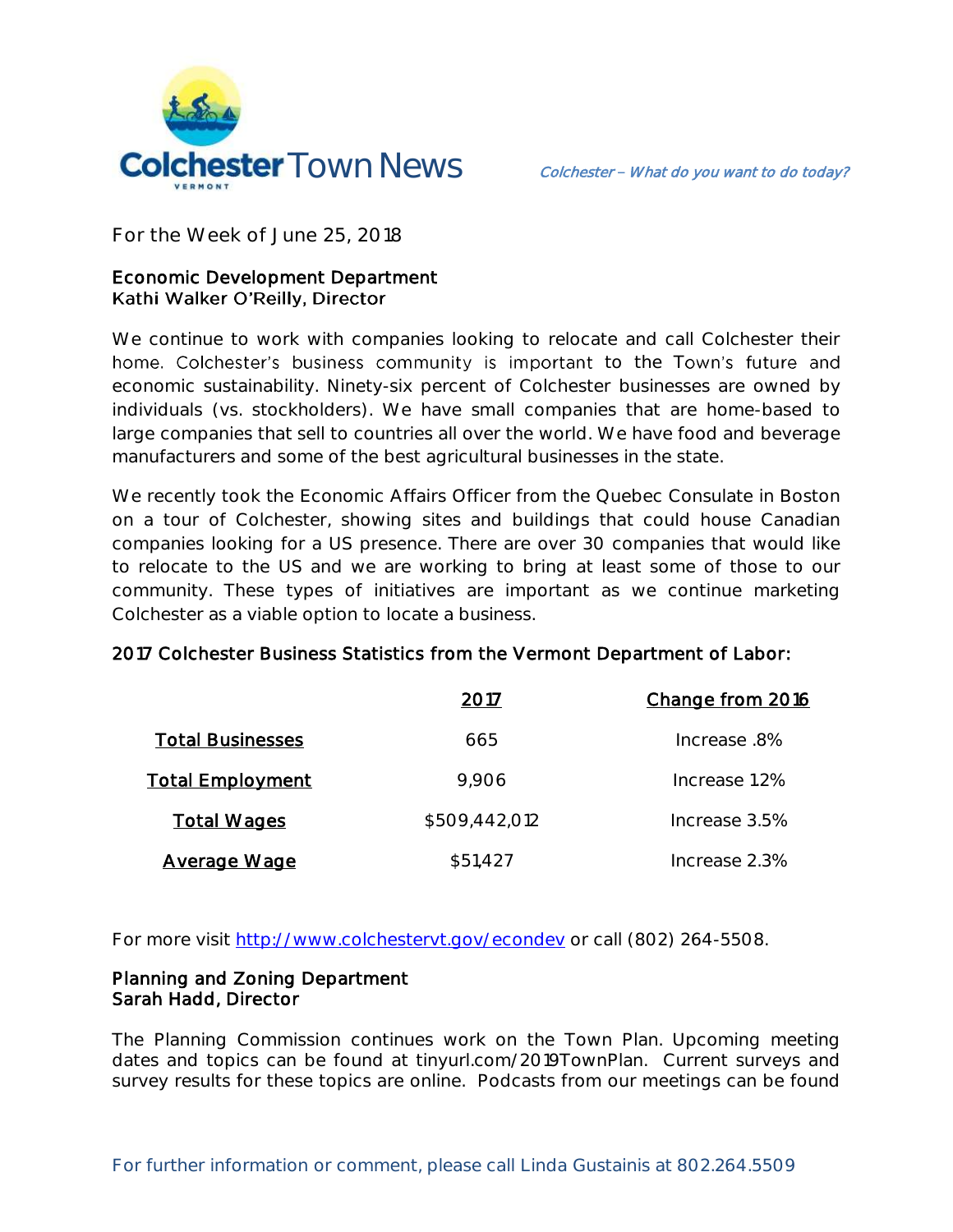

on anchor.fm/2019townplan or you can find it on most popular podcast streaming sites.

The Development Review Board met on June 13th and approved:

- 1. Final plat application of Cosimo & Sandra Lomartire & Rivers Edge Building Development for a 49 unit planned residential development at 634 Malletts Bay Avenue.
- 2. Site plan application of Sisters & Brothers Inv. Group and Plasso LLC d/b/a Burger Bar for 12 outdoor seats
- 3. Site plan and conditional use applications of Malone Dorset Street Properties for manufacturing & processing with distribution and warehousing at 146 Brentwood Drive
- 4. Site plan application of Visiting Nurse Association to add 20 parking spaces at 3113 Roosevelt Highway
- 5. Conditional use application of Dan & Laurie Keough to enlarge a residence at 1403 East Lakeshore Drive
- 6. Conditional use application of Michael & Lynn Mazza for a 3200' garage addition at 1059 Middle Road.

The Board also heard three sketch plan applications:

- 1. Casa Del Air Partnership, LLC's for a 5 lot planned residential development at 35 West Red Rock Road
- 2. Delco Properties LLC & Hergenrother Constructions, LLC's for a 12 unit planned residential development at 521 River Road
- 3. Sweeney Revocable Family Trust and Mike Gravelin's for a two lot planned residential subdivision at 649 Main Street

For more visit<http://colchestervt.gov/planningz> or call (802) 264-5600.

## Department of Public Works Bryan Osborne, Director

The summer Water Quality Program is back for its 14<sup>th</sup> year! Water quality tests are taken by town staff at 9 public swimming areas, including multiple samples from Bayside Beach and Rossetti Natural Areas, on Mondays and Wednesdays from mid-June through the end of August. The samples are sent to a lab that tests for Escherichia coli (e. coli) which is a bacteria that can cause human health problems including gastroenteritis. A reminder: Swimmers should steer clear of streams and areas where streams or storm drains flow into the lake. Sampling locations, past and current year water quality test results, and other program information can be found at [www.colchestervt.gov/487/Water-Quality-Results.](http://www.colchestervt.gov/487/Water-Quality-Results)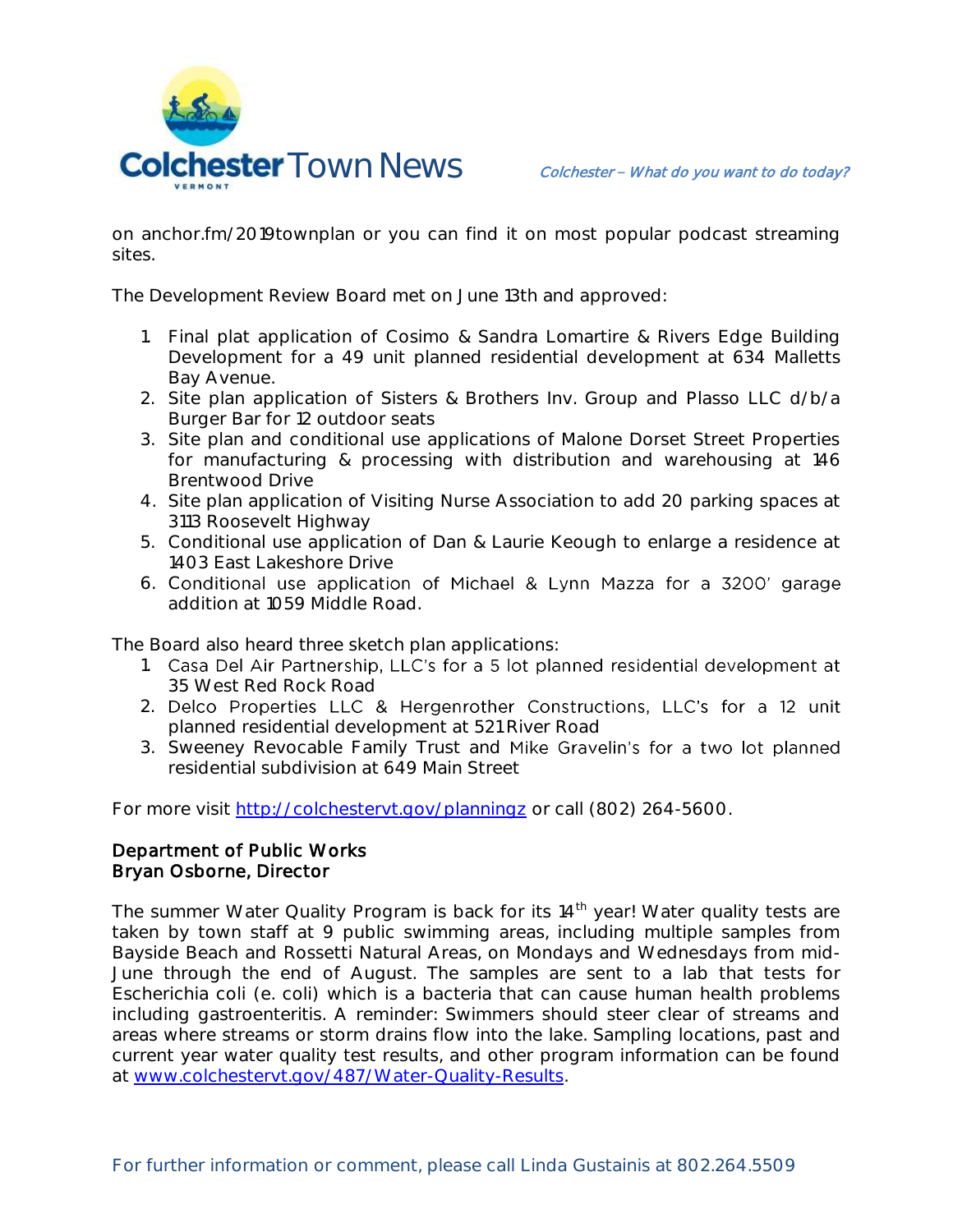

Other activities include:

- **Line striping is scheduled for Tuesday and Wednesday nights (6/26-6/27).**
- Working with the Vermont Department of Environmental Conservation to increase available funding for the Malletts Bay Sewer Project
- **Young Street stormwater pipe replacement is being scheduled. The final date** is yet to be determined.
- **Developing contract documents for the renovation of the basement of the** Meeting House
- **Developing contract documents for the replacement of the HVAC system at** the Burnham Library
- **Mountain View Drive Sidewalk is nearing completion**
- **Spot Repairs of sidewalk along College Parkway is complete**
- **Upcoming East Road culvert project is scheduled for mid-July.**
- Capital paving program contract has been awarded and is tentatively scheduled for late July into August.
- Developing a scope of work for the replacement of failed stormwater pipes on Reynolds Drive.
- Final plans for the West Lakeshore Drive shared use path project are in the final stage of review. The town is pushing for bidding and construction starting this summer and fall and completion next spring.

For more visit<http://colchestervt.gov/publicworks> or call (802) 264-5620.

**Upcoming Town Meetings:** 

- **Planning Commission:** 1st & 3rd Tuesdays of the month, 7:00pm. July Meetings: 7/2 & 7/16
- **Development Review Board:**  $2^{nd}$  Wednesday of the month, 7:00pm. Next meeting: 7/11
- Recreation Advisory Board: 2<sup>nd</sup> Wednesday of the month, 7:00am, Champlain Room, 2<sup>nd</sup> floor, Next meeting: 7/11
- Conservation Commission: 3rd Monday of the month, 7:00pm, at the Bayside Activity Center or per agenda. Next meeting: 7/16
- Selectboard: 2nd & 4th Tuesday of the month, 6:30pm. July meetings: 7/10 and 7/24

(All meetings take place at the Colchester Town Offices, 781 Blakely Road, in the Outer Bay Conference Room on the 3<sup>rd</sup> floor unless otherwise noted.)

**Upcoming events:** 

Annual Fourth of July Parade and Celebration Wednesday, July 4<sup>th</sup> 11:00am. Parade will again be held on Blakely Road due to continued roadwork on Main Street. Blakely Road will be closed from 11:00 AM to 12:30 PM including Lakeshore Drive, Williams Road, and Malletts Bay Ave.